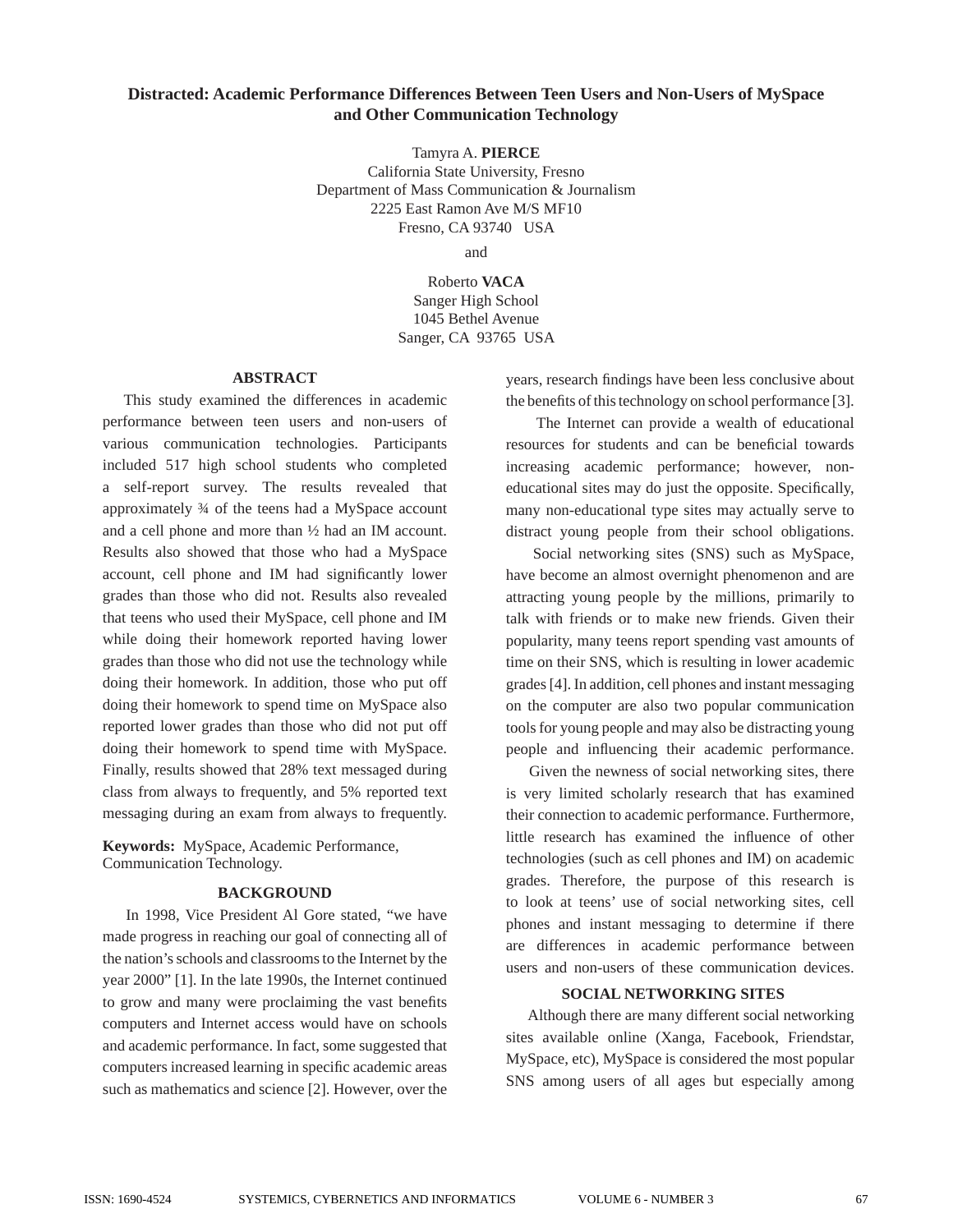adolescents [5]. Nielsen//Netratings reported that Myspace led the growth in networking sites in 2006 with a 367% increase. In addition to being the number one SNS, MySpace also has the highest retention rate with 67% of its visitors being returning visitors [6].

 Chris DeWolfe and Tom Anderson originally created and launched MySpace in 2003 as an online source to promote their band, the Raveonettes, and other independent artists [7]; however, it quickly grew into much more than a site to learn and hear about new music. Today, MySpace is likened to an online diary in which users can post pictures of themselves, write blogs, include personal information about themselves, and post conservation boards that they engage in with other users. In 2006, there were reportedly more than 100 million users on MySpace, with an estimated 10 million users under the age of 17 [8]. However, "it now has over 140 million members and is growing at a rate of 150,000 new members worldwide each day" [9].

# **ADOLESCENTS' USE OF THE INTERNET**

 In 2005, more than 21 million adolescents between the ages of 12 and 17 had access to and routinely used the Internet [10]. Instant messaging, chat rooms, and emails have given adolescents new ways to talk with their friends or make new friends. According to a recent survey of young people's use of the Internet, teens routinely communicate in chat rooms and IMs (instant messaging) and more than 85% state they use one or both on a daily basis [11]. Females, more than males, typically engage more heavily in chat rooms and other communication environments [12]. **Teens' Use of Cell Phone**

 Since the late 1990s, cell phone use among young people has been on the increase. In 2005, a Pew Internet research study found that approximately 33% of teens had a cell phone [13]. Of the 33% of teens who reported owning a cell phone, approximately 64% said they routinely sent text messages. In addition, of the young cell phone users, teenage girls tended to use text messaging much more than their male counterparts. Older teens (17 year olds) also reported sending more text messages on average than younger teens. Although cell phone use and text messaging has risen among U.S. teens, their popularity remains less than European teens (Linhart, Madden and Hitlin, 2005). **Media Infl uences on Poor Academic Performance**

Although there is very limited research on the

influence of various technologies on grades, a few studies have found some evidence the specific technology influences academic performance [14, 15, 16]. For instance, those who frequently watch non-educational programs on television tend to have lower academic grades than those who watch educational-type programs [17]. Sharif and Sargent (2006) found that adolescents who spent time watching movies, television or playing videogames after school, instead of doing their homework, were more likely to have lower grades [18]. In addition, other research suggests that girls' grades tend to be influenced more so than boys' by frequent media use [19].

 Although some past research have examined the influence of computers and the Internet on grades, to date, no studies have examined teens' use of specific Internet sites, their use of cell phones or other technology and their influence on academic performance. Due to the lack of research in these areaa, the following research questions are proposed: RQ1a: How many teens report having a social networking site (MySpace, Xanga or Facebook) account?

RQ1b: How many teens report having a cell phone and text messaging?

RQ1c: How many teens report have an IM (instant message) account?

RQ2a: Is there a difference in grade fluctuation (lower, same, or higher) among those who have a MySpace account and those who do not?

RQ2b: Is there a difference in grade fluctuation among those who have an IM account and those who do not?

RQ2c: Is there a difference in grade fluctuation among those who have a cell phone account and those who do not?

RQ3a: Is there a difference in grade fluctuation among those who have their MySpace site open while doing their homework and those who do not?

RQ3b: Is there a difference in grade fluctuation among those who IM while doing their homework and those who do not?

RQ3c: Is there a difference in grade fluctuation among those who text message while doing their homework and those who do not?

RQ4a: Is there a difference in grade fluctuation among those who put off doing their homework to spend time on MySpace and those who do not?

RQ4b: Is there a difference in grade fluctuation among those who put off doing their homework to spend time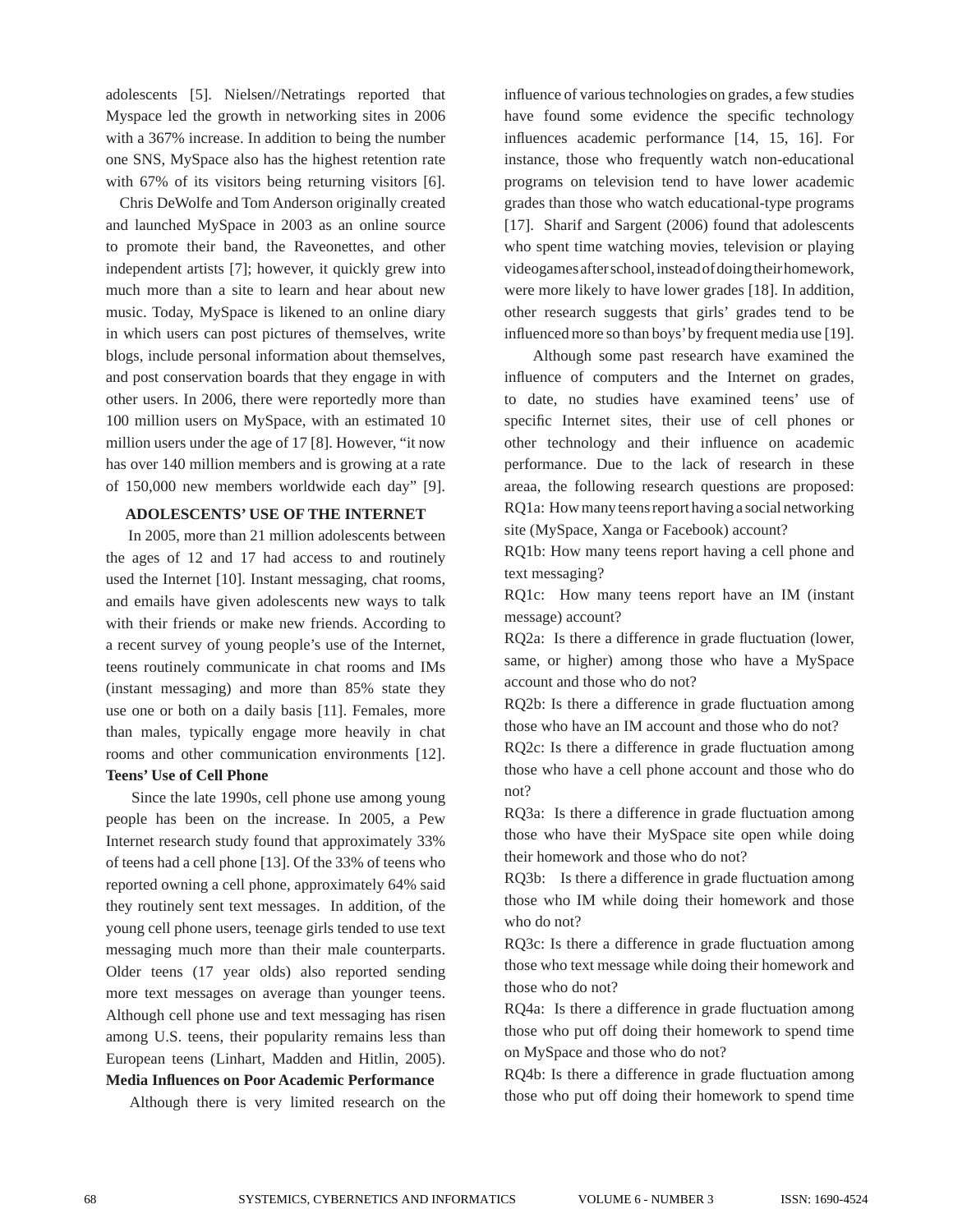IMing and those who do not?

RQ4c: Is there a difference in grade fluctuation among those who put off doing their homework to spend time text messaging and those who do not?

RQ5a: How frequent do teens report using text messaging on their cell phones during class time?

RQ5b: How frequent do teens report using text messaging during class exams?

## **METHODS**

### **Participants**

 The participants consisted of 517 students from three High Schools in a large western city. The age of the participants ranged from 14-20 with the average age being between 15-16 years old (68%). Fourteen percent were freshman, 43% sophomores, 27% juniors and 16% were seniors. The sample consisted of 201 males and 316 females. **Procedures** 

Permission to conduct the surveys was first accessed from the individual school principals. Once entrance into the schools was obtained, a purposive selection of teachers was chosen to gain a sample of students from each school year (e.g., freshman, sophomore, junior, and senior). After obtaining consent from the teachers, parental permission forms were distributed to each student and students were asked to have one or both parents sign the form and then return it prior to the day of the surveys. Only those students with parental consent were allowed to complete the survey. The surveys were conducted in the students' classrooms and the teacher was present during all testing.. Each participant completed a questionnaire of 55 questions. **Measures**

The first part of the questionnaire consisted of demographic questions (age, sex, year in school), followed by a self-report of the students' grades last year and on the most recent progress report/report card. The next series of questions asked about their technology use: 1) if they had a SNS, IM, and cell phone (and text messaging), 2) how often they used these items, 3) how often they used other technology (such as videogames, iPods, etc), 4) how often and if they put off doing homework to spend time on SNS, IM, cell phone or other technology, 5) how often they used technology (SNS, IM, cell phone, etc) while doing homework, and other general usage questions. The next series of questions asked about the adolescents'

technology access and use. Items were assessed using both nominal (yes/no) and 5-point Likert-type scales.

### **RESULTS**

 Research question 1a-1c asked if students had a SNS, cell phone/text messaging and/or instant messaging (IM). The following shows the distribution of scores:

- 72% of students reported to having a MySpace account
- 12% reported having a Xanga (SNS) account
- 3% reported having a Facebook (SNS) account
- 76% reported having a cell phone
- 62% reported having text-messaging
- 68% reported having an IM (instant messaging) address

 Research questions 2 a-c asked if there was a difference in grade fluctuation between those who had a MySpace account, those who had an IM account and those with a cell phone/text messaging. First, in answering RQ2a, a significant difference was found. Those who had a MySpace account reported significantly lower grades than those who did not have a MySpace (or other SNS) account,  $\chi^2$  (2) = 49.01, p. < .000. Next, a significant difference was found with RQ2b. Those who had an IM account reported significantly lower grades that those who did not have an IM account,  $\chi^2$  (2) = 30.61, p.  $\lt$  .000. Finally, a significant difference was also found for research question 2c. Those who had a cell phone reported significantly lower grades than those who did not have a cell phone,  $\chi^2$  (2) = 14.65, p. < .001. Those who had text messaging on their cell phone also reported lower grades as compared to those who did not have text messaging,  $\chi^2$  (2) = 14.27, p. < .01.

 Research questions 3a-c asked if there was a difference in grades between those who used various technologies (MySpace, IM, cell phone) while doing their homework. Results for RQ3a found a significant difference. Those who said they typically kept their MySpace open while doing homework reported significantly lower grades than those who did not keep their MySpace (or other SNS) open while doing homework,  $\chi^2$  (6) = 145.51, p. < .000. Next, significant differences were found between those who kept their IM open while doing homework and those who did not (RQ3b). Those who typically kept their IM open while doing their homework reported significantly lower grades than those who did not keep their IM open,  $\chi^2$  $(6) = 40.44$ , p. < .000. Finally, significance was also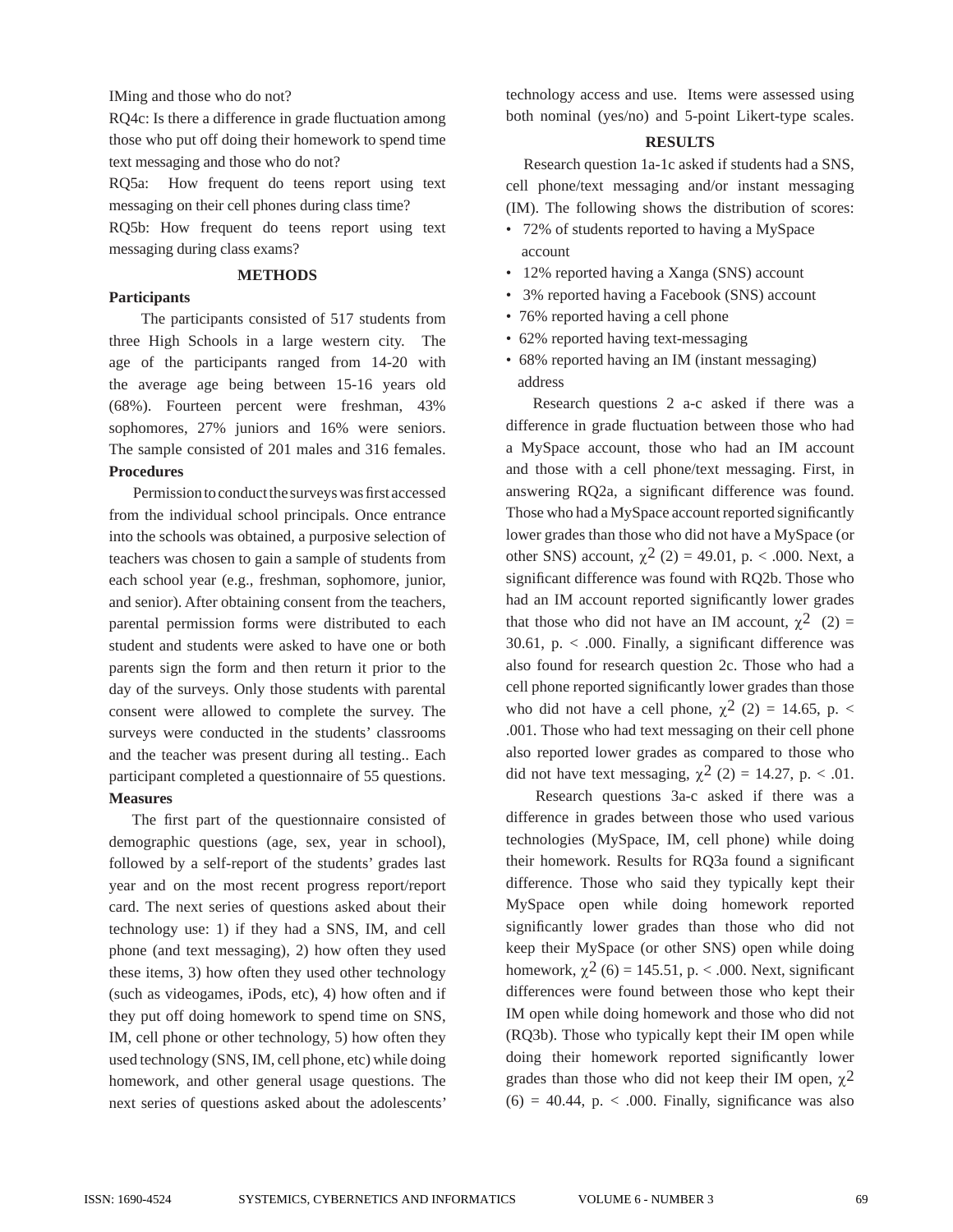found for research question 3c. Those who said they text messaged or talked on their cell phone while doing homework reported significantly lower grades as compared to those who did not use their cell phone while doing their homework,  $\chi^2$  (6) = 20.98, p. < .005.

 Research questions 4a-c asked if there were differenes in grades between those "put off" doing their homework to spend time with their MySpace, IM or cell phone (text messaging). Results for research question 4a showed a significant difference. Those who said they often put off doing their homework to spend time with their MySpace account reported significantly lower grades than those who did not put off doing their homework,  $\chi^2$  (10) = 119.14, p. < .000. Significant differences were not found for RQ4b or RQ4c.

 Finally, research questions 5a-b asked the frequency of cell phone use by students during class and during an exam (see Table 1).

# **Table 1: Cell Phone Use in Class and During an Exam**

|                      |    | Always Frequently Sometimes Rarely Never |     |     |
|----------------------|----|------------------------------------------|-----|-----|
| During class 15% 13% |    | 19%                                      | 12% | 41% |
| During an exam 2%    | 3% | 7%                                       | 15% | 72% |

# **DISCUSSION**

 Although the results of this study do not reveal any "causal" link between grades and technology use, they do suggest that certain technology may be distracting teens from their homework, which may be linked to lower grades. Lower grades were found among those who had MySpace accounts, who kept the site open while doing homework, and among those who "put off" doing their homework to spend time on their MySpace account. As Kubey, Lavin & Barrows (2001) suggest, adolescents who spend a significant amount of time "non-educational" online sites instead of engaged in homework tend to have lower educational performance [20].

 Similar results were found with IM and cell phone use. Those who reported having their IM and cell phone open/on while they did their homework tended to also have lower grades. Only a small percentage of students reported "putting off" their homework to spend time IMing or using their cell phones, and no differences in academic performance were found with this activity.

 Finally, almost half of the students reported (from always to sometimes) text messaging someone during class-time. This would suggest that students may not be paying attention as carefully in class as they could. This too may be an additional distraction that influences grades. In addition to text messaging in class, some students also reported text messaging during an exam. Even though the results showed only a small percentage of students text messaged during an exam, this may suggest that teens are using cell phones as a source for cheating.

#### **CONCLUSION**

 Decades ago television was the "new technology" that was preoccupying young people and distracting them from their schoolwork. The Internet can be a source of education but specific sites or tools on the Internet may have little to no educational value and may actually distract and take time away from homework. Cell phones too have many benefits and have given parents a means by which to keep in contact with their child. However, parents may need to monitor their child's use. Just as parents of past generations limited the use of television until "after" homework was completed, parents today may have to make similar guidelines. In addition, teachers may need to take notice of students' use of cell phones in the classroom, especially if cell phones are becoming the new "note passing" tool in the classroom or worse yet, the new "cheating" tool.

#### **REFERENCES**

- [1] A. Gore. Connecting all Americans for the 21st century: Telecommunications links in low income and rural communities. **Internet Access in Public Schools**, 998. Retrieved on March 3, 2000 from http://nces.ed.gov.
- [2] H. Wenglinsky. **Does it computer? The relationship between educational technology and student achievement in mathematics**. Princeton, NJ: Educational Testing Service, 1998.
- [3] J.M. Roschelle, R.D. Pea, C.M. Hoadley, D.N. Grodon, & B.M. Means. Changing how and what children learn in school with computer-based technologies. **Children and Computer Technology**, Vol. 10 No. 2, 2000, pp. 76-101.
- [4] C. Kelsey. **Generation myspace: Helping your teen to survive online adolescence**. NY: Marlowe & Company, 2007.